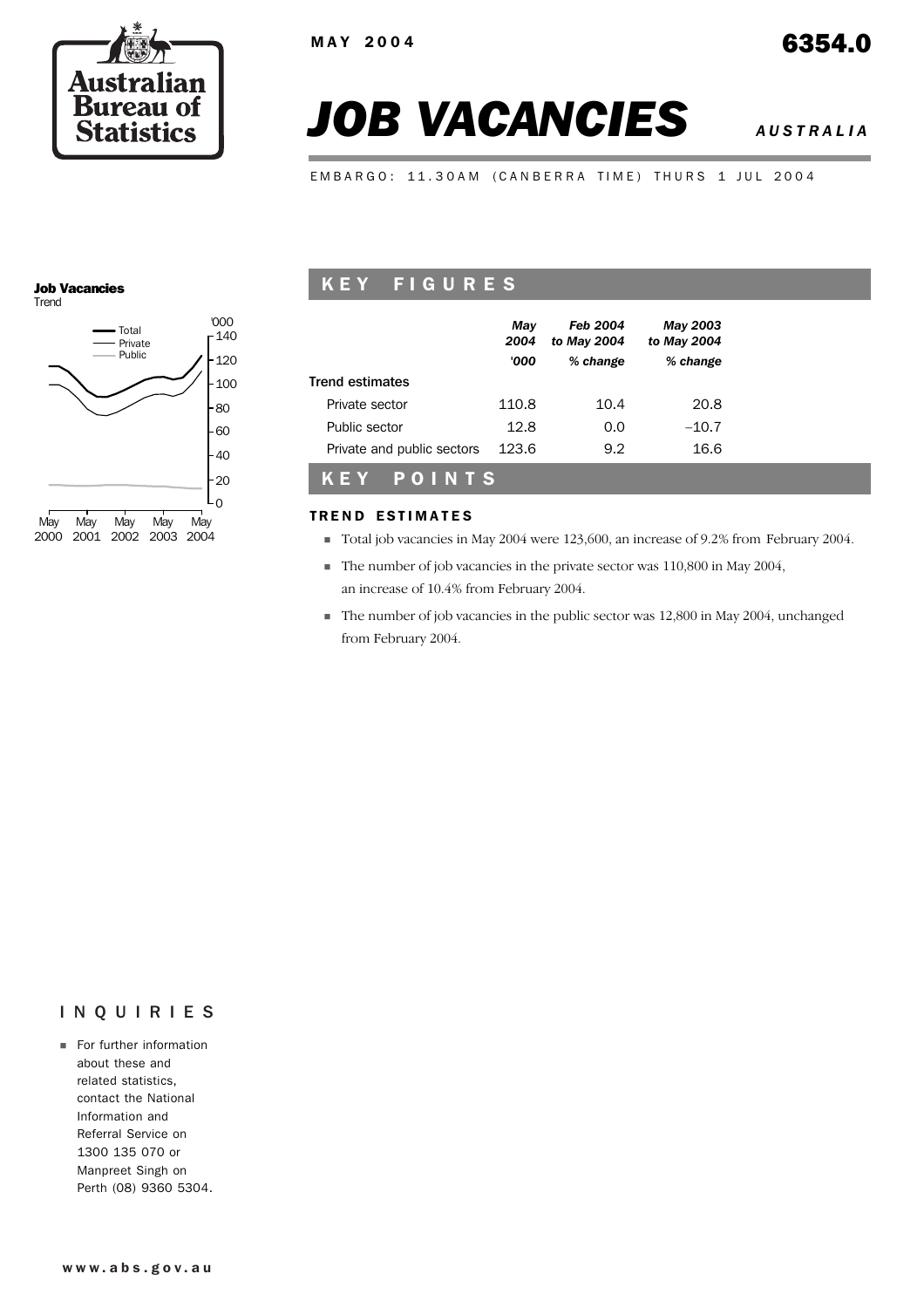# NOTES

| FORTHCOMING ISSUES | <b>ISSUE</b> (Quarter)                                                                 |                                 | <b>RELEASE DATE</b>                                            |  |  |  |
|--------------------|----------------------------------------------------------------------------------------|---------------------------------|----------------------------------------------------------------|--|--|--|
|                    | August 2004                                                                            |                                 | 30 September 2004                                              |  |  |  |
|                    | November 2004                                                                          |                                 | 12 January 2005                                                |  |  |  |
|                    |                                                                                        |                                 |                                                                |  |  |  |
| SAMPLING ERROR     | For information on sampling error see the Technical Note. Standard errors for original |                                 |                                                                |  |  |  |
|                    |                                                                                        |                                 | estimates contained in this publication are in tables 5 and 6. |  |  |  |
|                    |                                                                                        |                                 |                                                                |  |  |  |
| ABBREVIATIONS      | <b>ABN</b>                                                                             | Australian Business Number      |                                                                |  |  |  |
|                    | ABS.                                                                                   | Australian Bureau of Statistics |                                                                |  |  |  |
|                    | ANZSIC                                                                                 |                                 | Australian and New Zealand Standard Industrial Classification  |  |  |  |
|                    | ATO                                                                                    | Australian Taxation Office      |                                                                |  |  |  |
|                    | GЕ                                                                                     | group employer                  |                                                                |  |  |  |
|                    | <b>IVS</b>                                                                             | Job Vacancies Survey            |                                                                |  |  |  |
|                    | PAYGW                                                                                  | pay-as-you-go withholding       |                                                                |  |  |  |
|                    | TAU                                                                                    | type of activity unit           |                                                                |  |  |  |
|                    |                                                                                        |                                 |                                                                |  |  |  |

Susan Linacre Acting Australian Statistician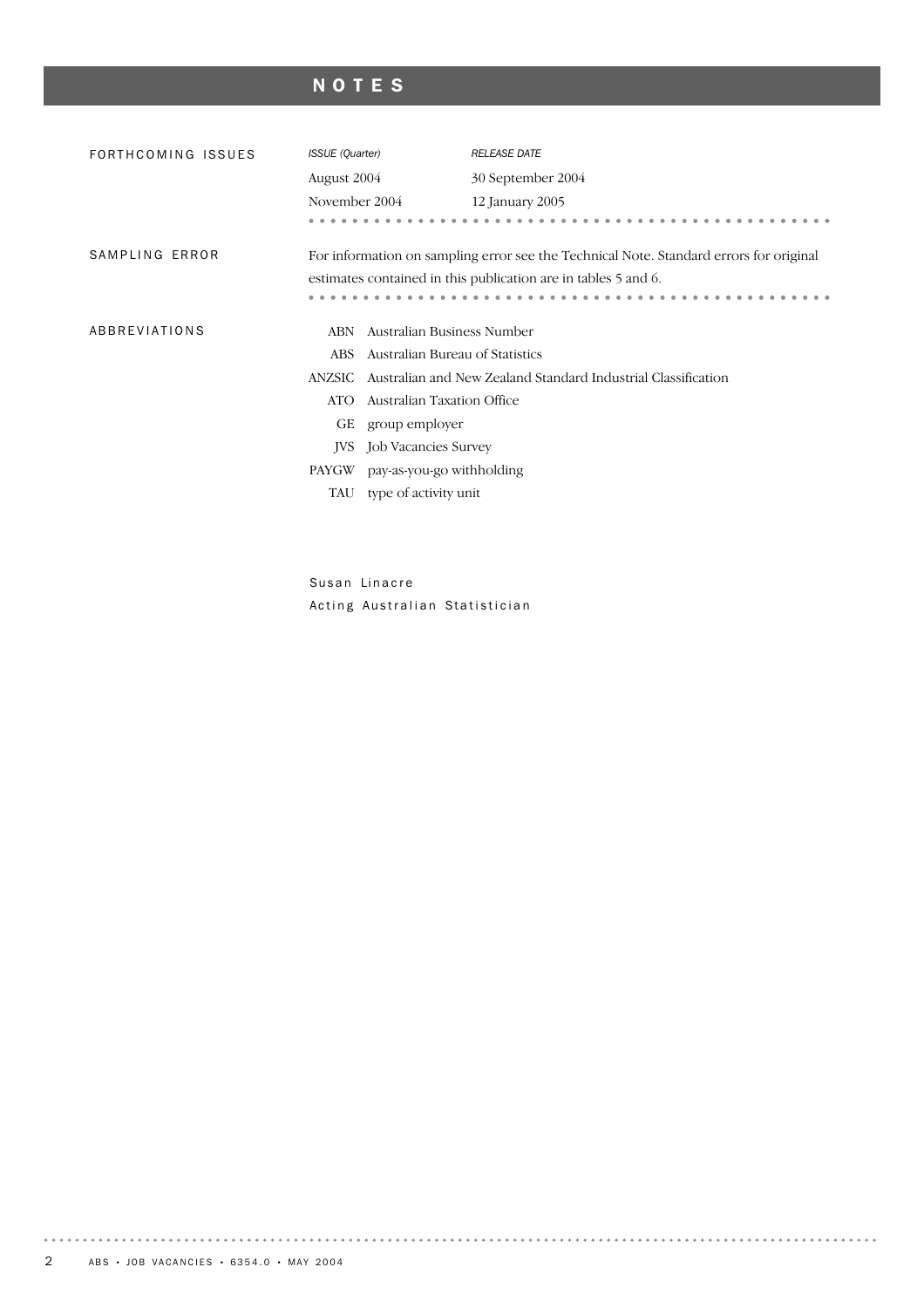|                  |             |            |         |           |                                  |         |              |            |         | SEASONALLY                                             |              |
|------------------|-------------|------------|---------|-----------|----------------------------------|---------|--------------|------------|---------|--------------------------------------------------------|--------------|
|                  | ORIGINAL    |            |         |           |                                  |         |              |            |         | <b>ADJUSTED</b>                                        | <b>TREND</b> |
|                  |             |            |         |           |                                  |         |              |            |         |                                                        |              |
|                  | <b>NSW</b>  | Vic.       | Old     | <b>SA</b> | <b>WA</b>                        | Tas.    | NT           | <b>ACT</b> | Aust.   | Aust.                                                  | Aust.        |
|                  |             |            |         |           |                                  |         |              |            |         |                                                        |              |
|                  |             |            |         |           | VACANCIES ('000)                 |         |              |            |         |                                                        |              |
| 2003             |             |            |         |           |                                  |         |              |            |         |                                                        |              |
| February         | 39.0        | 27.2       | 19.9    | 7.1       | 12.0                             | $*2.1$  | 1.8          | 2.3        | 111.3   | 110.3                                                  | 105.5        |
| May              | 38.2        | 22.9       | 19.3    | 5.8       | 7.8                              | $*2.0$  | 1.2          | 2.2        | 99.5    | 106.9                                                  | 106.0        |
| August           | 36.1        | 29.3       | 24.1    | 6.4       | 7.4                              | $*1.9$  | 1.3          | 2.4        | 108.8   | 100.4                                                  | 103.7        |
| November         | 36.4        | 26.9       | 24.2    | 4.0       | 9.0                              | 1.6     | 1.4          | 2.2        | 105.7   | 108.3                                                  | 105.4        |
| 2004             |             |            |         |           |                                  |         |              |            |         |                                                        |              |
| February         | 37.3        | 29.0       | 18.4    | 5.5       | 10.2                             | 1.4     | 1.8          | 2.2        | 105.7   | 104.7                                                  | 113.2        |
| May              | 43.7        | 30.7       | 25.1    | 6.0       | 10.5                             | 1.7     | 2.4          | 2.6        | 122.7   | 132.2                                                  | 123.6        |
|                  |             |            |         |           |                                  |         |              |            |         |                                                        |              |
|                  |             |            |         |           |                                  |         |              |            |         |                                                        |              |
|                  |             |            |         |           | CHANGE FROM PREVIOUS QUARTER (%) |         |              |            |         |                                                        |              |
| 2003             |             |            |         |           |                                  |         |              |            |         |                                                        |              |
| February         | 11.9        | 23.6       | $-5.4$  | 36.4      | 63.9                             | 1.6     | $-9.8$       | 34.8       | 15.8    | 12.2                                                   | 2.0          |
| May              | $-1.9$      | $-15.8$    | $-3.0$  | $-17.7$   | $-35.2$                          | $-2.2$  | $-32.9$      | $-3.8$     | $-10.6$ | $-3.1$                                                 | 0.5          |
| August           | $-5.6$      | 27.8       | 24.8    | 10.2      | $-4.7$                           | $-6.6$  | 7.2          | 8.0        | 9.4     | $-6.1$                                                 | $-2.2$       |
| November         | 0.7         | $-8.2$     | 0.8     | $-37.4$   | 21.3                             | $-15.4$ | 10.0         | $-7.3$     | $-2.9$  | 7.9                                                    | 1.6          |
|                  |             |            |         |           |                                  |         |              |            |         |                                                        |              |
| 2004<br>February |             |            | $-24.2$ | 37.6      | 14.1                             | $-14.2$ |              | $-1.8$     | 0.0     | $-3.3$                                                 | 7.4          |
| May              | 2.5<br>17.1 | 7.9<br>5.8 | 36.7    | 9.6       | 2.9                              | 24.5    | 26.6<br>38.8 | 15.9       | 16.1    | 26.3                                                   | 9.2          |
|                  |             |            |         |           |                                  |         |              |            |         |                                                        |              |
|                  |             |            |         |           |                                  |         |              |            |         |                                                        |              |
|                  |             |            |         |           |                                  |         |              |            |         | CHANGE FROM CORRESPONDING QUARTER OF PREVIOUS YEAR (%) |              |
|                  |             |            |         |           |                                  |         |              |            |         |                                                        |              |
| 2002             |             |            |         |           |                                  |         |              |            |         |                                                        |              |
| May              | 1.7         | 7.1        | $-24.7$ | 22.6      | 40.4                             | $-1.5$  | $-3.9$       | 23.8       | 3.3     | 3.4                                                    | 1.4          |
| 2003             |             |            |         |           |                                  |         |              |            |         |                                                        |              |
| May              | 22.9        | $-8.1$     | 64.9    | $-17.0$   | $-18.5$                          | 20.8    | 7.2          | $-30.8$    | 10.1    | 10.3                                                   | 11.0         |
| 2004             |             |            |         |           |                                  |         |              |            |         |                                                        |              |
| May              | 14.2        | 33.9       | 30.3    | 4.0       | 35.7                             | $-15.6$ | 107.1        | 13.9       | 23.4    | 23.7                                                   | 16.6         |
|                  |             |            |         |           |                                  |         |              |            |         |                                                        |              |
|                  |             |            |         |           |                                  |         |              |            |         |                                                        |              |

\* estimate has a relative standard error of 25% to 50% and should be used with caution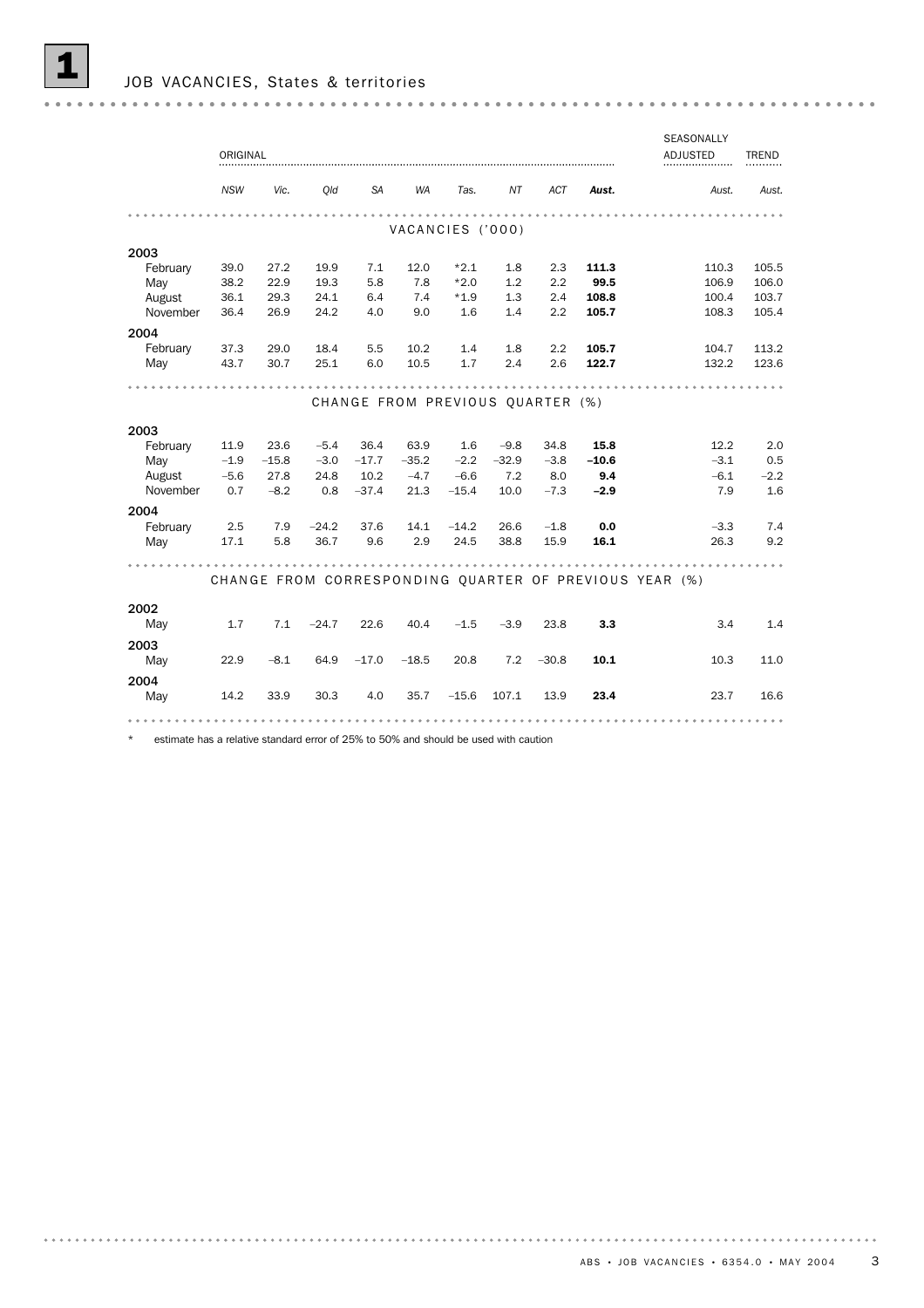|          |            |         |         |         |           |                  |                                  |         |         | SEASONALLY                                             |              |
|----------|------------|---------|---------|---------|-----------|------------------|----------------------------------|---------|---------|--------------------------------------------------------|--------------|
|          | ORIGINAL   |         |         |         |           |                  |                                  |         |         | <b>ADJUSTED</b>                                        | <b>TREND</b> |
|          |            |         |         |         |           |                  |                                  |         |         |                                                        |              |
|          | <b>NSW</b> | Vic.    | Old     | SA      | <b>WA</b> | Tas.             | ΝT                               | ACT     | Aust.   | Aust.                                                  | Aust.        |
|          |            |         |         |         |           |                  |                                  |         |         |                                                        |              |
|          |            |         |         |         |           | VACANCIES ('000) |                                  |         |         |                                                        |              |
| 2003     |            |         |         |         |           |                  |                                  |         |         |                                                        |              |
| February | 34.9       | 23.6    | 17.0    | 6.4     | 10.7      | $*1.9$           | $*1.0$                           | 1.3     | 96.7    | 95.9                                                   | 91.1         |
| May      | 33.6       | 19.7    | 17.2    | 4.9     | 6.4       | $*1.7$           | 0.4                              | $*1.1$  | 85.1    | 92.2                                                   | 91.7         |
| August   | 32.0       | 26.5    | 21.9    | 5.7     | 6.2       | $*1.6$           | 0.4                              | $*0.8$  | 95.1    | 86.9                                                   | 89.9         |
| November | 32.7       | 23.9    | 21.8    | 3.4     | 7.8       | $*1.3$           | $*0.6$                           | 0.6     | 92.1    | 94.6                                                   | 92.2         |
| 2004     |            |         |         |         |           |                  |                                  |         |         |                                                        |              |
| February | 33.8       | 26.4    | 16.1    | 4.9     | 9.4       | $*1.2$           | $*1.1$                           | $*0.9$  | 93.8    | 92.9                                                   | 100.4        |
| May      | 39.8       | 27.7    | 22.8    | 5.4     | $*9.5$    | 1.3              | $*1.6$                           | 1.5     | 109.5   | 118.7                                                  | 110.8        |
|          |            |         |         |         |           |                  |                                  |         |         |                                                        |              |
|          |            |         |         |         |           |                  | CHANGE FROM PREVIOUS QUARTER (%) |         |         |                                                        |              |
|          |            |         |         |         |           |                  |                                  |         |         |                                                        |              |
| 2003     |            |         |         |         |           |                  |                                  |         |         |                                                        |              |
| February | 16.3       | 24.3    | $-8.6$  | 42.2    | 77.0      | 4.0              | $-18.6$                          | 103.0   | 18.3    | 14.3                                                   | 2.7          |
| May      | $-3.8$     | $-16.6$ | 1.4     | $-22.3$ | $-40.2$   | $-7.2$           | $-54.8$                          | $-12.9$ | $-12.0$ | $-3.8$                                                 | 0.6          |
| August   | $-4.8$     | 34.8    | 27.4    | 14.5    | $-3.3$    | $-5.5$           | 0.1                              | $-29.2$ | 11.8    | $-5.7$                                                 | $-2.0$       |
| November | 2.3        | $-9.7$  | $-0.3$  | $-40.4$ | 26.3      | $-19.1$          | 30.7                             | $-28.5$ | $-3.1$  | 8.9                                                    | 2.6          |
| 2004     |            |         |         |         |           |                  |                                  |         |         |                                                        |              |
| February | 3.5        | 10.1    | $-26.4$ | 45.0    | 20.3      | $-11.4$          | 87.7                             | 63.0    | 1.8     | $-1.7$                                                 | 8.8          |
| May      | 17.6       | 5.0     | 41.7    | 10.5    | 1.6       | 8.8              | 46.7                             | 55.9    | 16.8    | 27.7                                                   | 10.4         |
|          |            |         |         |         |           |                  |                                  |         |         |                                                        |              |
|          |            |         |         |         |           |                  |                                  |         |         | CHANGE FROM CORRESPONDING QUARTER OF PREVIOUS YEAR (%) |              |
|          |            |         |         |         |           |                  |                                  |         |         |                                                        |              |
| 2002     |            |         |         |         |           |                  |                                  |         |         |                                                        |              |
| May      | $-3.5$     | 9.0     | $-28.0$ | 27.4    | 50.9      | 26.8             | 5.8                              | 67.0    | 2.9     | 3.2                                                    | 0.8          |
| 2003     |            |         |         |         |           |                  |                                  |         |         |                                                        |              |
| May      | 32.9       | $-10.0$ | 77.2    | $-20.4$ | $-21.7$   | 24.6             | $-52.3$                          | $-19.1$ | 13.6    | 13.7                                                   | 14.7         |
| 2004     |            |         |         |         |           |                  |                                  |         |         |                                                        |              |
| May      | 18.5       | 40.8    | 32.5    | 9.3     | 49.3      | $-26.3$          | 260.3                            | 28.6    | 28.7    | 28.8                                                   | 20.8         |
|          |            |         |         |         |           |                  |                                  |         |         |                                                        |              |
|          |            |         |         |         |           |                  |                                  |         |         |                                                        |              |
|          |            |         |         |         |           |                  |                                  |         |         |                                                        |              |

\* estimate has a relative standard error of 25% to 50% and should be used with caution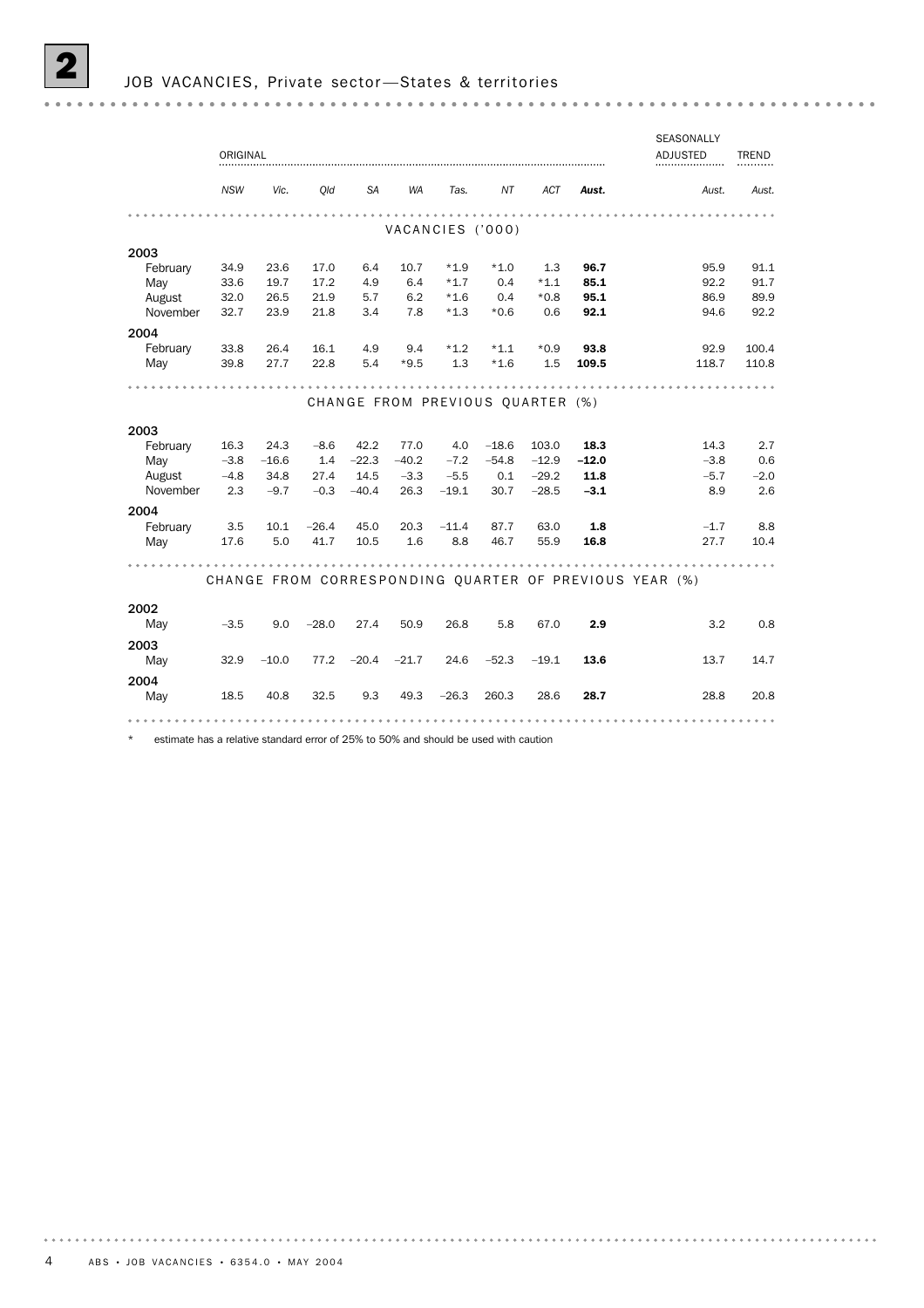|          |            |         |         |           |                  |         |                                  |            |         | <b>SEASONALLY</b>                                      |              |
|----------|------------|---------|---------|-----------|------------------|---------|----------------------------------|------------|---------|--------------------------------------------------------|--------------|
|          | ORIGINAL   |         |         |           |                  |         |                                  |            |         | <b>ADJUSTED</b>                                        | <b>TREND</b> |
|          | <b>NSW</b> | Vic.    | Old     | <b>SA</b> | <b>WA</b>        | Tas.    | NT                               | <b>ACT</b> | Aust.   | Aust.                                                  | Aust.        |
|          |            |         |         |           |                  |         |                                  |            |         |                                                        |              |
|          |            |         |         |           | VACANCIES ('000) |         |                                  |            |         |                                                        |              |
| 2003     |            |         |         |           |                  |         |                                  |            |         |                                                        |              |
| February | 4.1        | 3.6     | 2.9     | 0.7       | 1.3              | 0.2     | 0.8                              | 1.0        | 14.6    | 14.4                                                   | 14.4         |
| May      | 4.6        | 3.2     | 2.1     | $*0.9$    | 1.4              | 0.3     | 0.7                              | 1.1        | 14.4    | 14.7                                                   | 14.3         |
| August   | 4.1        | 2.8     | 2.1     | 0.7       | 1.2              | 0.3     | 0.8                              | 1.6        | 13.7    | 13.5                                                   | 13.8         |
| November | 3.7        | 2.9     | 2.4     | 0.6       | 1.2              | 0.3     | 0.8                              | 1.7        | 13.6    | 13.7                                                   | 13.2         |
| 2004     |            |         |         |           |                  |         |                                  |            |         |                                                        |              |
| February | 3.4        | 2.6     | 2.3     | 0.6       | 0.9              | 0.2     | 0.7                              | 1.3        | 12.0    | 11.8                                                   | 12.8         |
| May      | 3.9        | 3.0     | 2.3     | 0.6       | 1.0              | 0.4     | 0.8                              | 1.1        | 13.2    | 13.5                                                   | 12.8         |
|          |            |         |         |           |                  |         |                                  |            |         |                                                        |              |
|          |            |         |         |           |                  |         | CHANGE FROM PREVIOUS QUARTER (%) |            |         |                                                        |              |
| 2003     |            |         |         |           |                  |         |                                  |            |         |                                                        |              |
| February | $-15.6$    | 19.3    | 19.1    | $-0.6$    | 3.1              | $-15.5$ | 4.6                              | $-6.2$     | 1.8     | $-0.7$                                                 | $-1.7$       |
| May      | 14.4       | $-10.0$ | $-28.8$ | 24.5      | 4.4              | 41.2    | $-4.8$                           | 8.0        | $-1.7$  | 2.8                                                    | $-0.7$       |
| August   | $-11.1$    | $-14.7$ | 3.4     | $-14.1$   | $-11.2$          | $-12.7$ | 11.5                             | 46.9       | $-4.5$  | $-8.4$                                                 | $-3.6$       |
| November | $-11.4$    | 6.0     | 12.3    | $-14.7$   | $-3.5$           | 6.9     | $-1.3$                           | 3.4        | $-0.9$  | 1.4                                                    | $-4.7$       |
| 2004     |            |         |         |           |                  |         |                                  |            |         |                                                        |              |
| February | $-6.4$     | $-10.1$ | $-4.9$  | $-1.1$    | $-26.3$          | $-27.1$ | $-17.6$                          | $-24.4$    | $-11.7$ | $-13.9$                                                | $-2.7$       |
| May      | 12.5       | 13.4    | 1.8     | 2.6       | 16.5             | 113.1   | 25.7                             | $-14.2$    | 10.1    | 14.9                                                   | 0.0          |
|          |            |         |         |           |                  |         |                                  |            |         |                                                        |              |
|          |            |         |         |           |                  |         |                                  |            |         | CHANGE FROM CORRESPONDING QUARTER OF PREVIOUS YEAR (%) |              |
| 2002     |            |         |         |           |                  |         |                                  |            |         |                                                        |              |
| May      | 33.0       | $-5.0$  | $-3.1$  | $-4.8$    | $-0.4$           | $-51.7$ | $-37.0$                          | 3.1        | 5.6     | 4.7                                                    | 4.8          |
| 2003     |            |         |         |           |                  |         |                                  |            |         |                                                        |              |
| May      | $-20.4$    | 5.4     | 4.6     | 9.3       | 0.4              | 2.9     | 346.0                            | $-39.9$    | $-6.5$  | $-6.9$                                                 | $-8.2$       |
| 2004     |            |         |         |           |                  |         |                                  |            |         |                                                        |              |
| May      | $-16.9$    | $-7.7$  | 12.4    | $-25.7$   | $-26.3$          | 44.9    | 14.0                             | $-1.5$     | $-8.0$  | $-8.2$                                                 | $-10.7$      |
|          |            |         |         |           |                  |         |                                  |            |         |                                                        |              |
|          |            |         |         |           |                  |         |                                  |            |         |                                                        |              |

\* estimate has a relative standard error of 25% to 50% and should be used with caution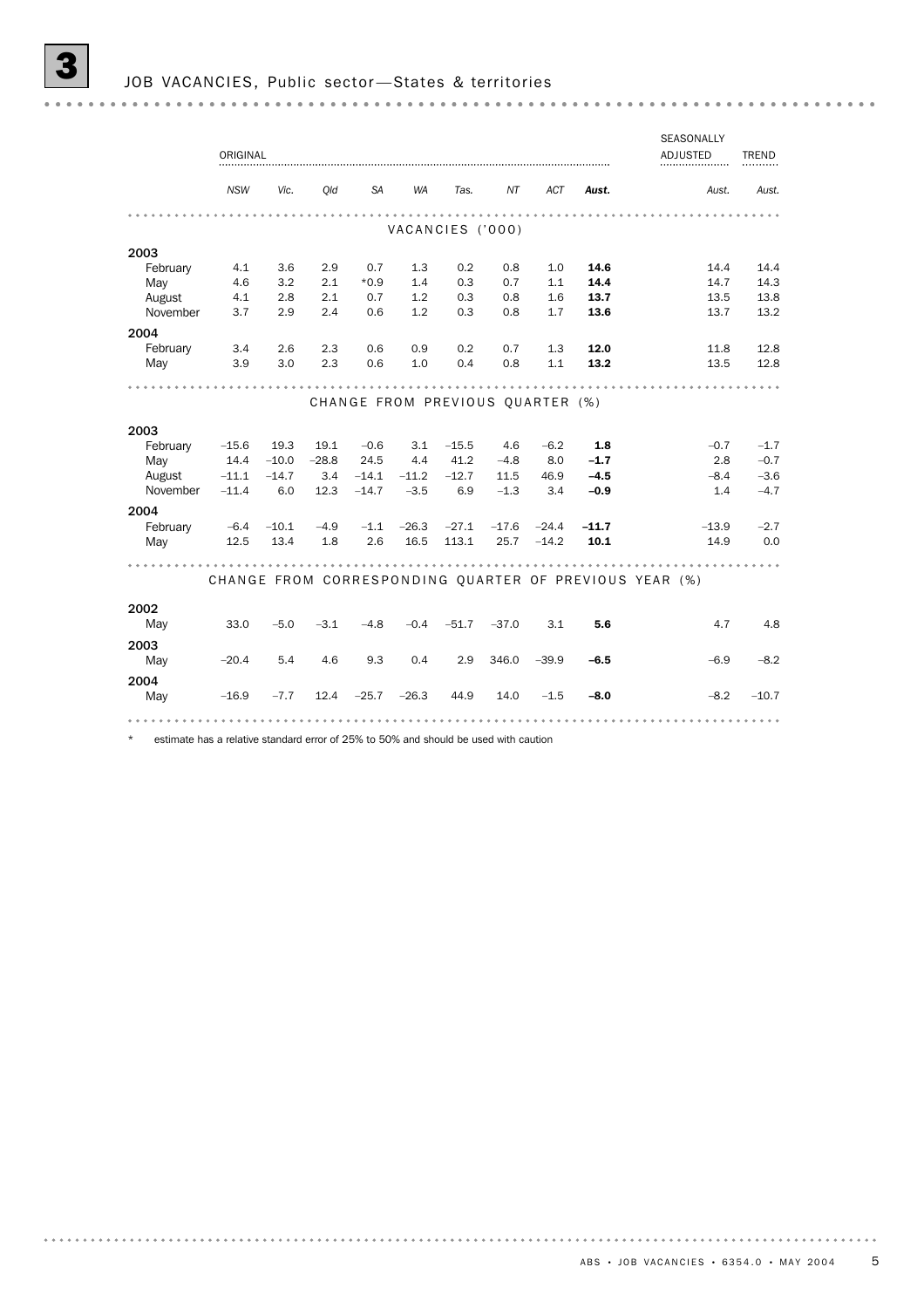

#### JOB VACANCIES, Industry: Original

|                                       | 2003     |         |         |          | 2004     |        |
|---------------------------------------|----------|---------|---------|----------|----------|--------|
|                                       | February | May     | August  | November | February | May    |
|                                       | '000     | 000'    | '000    | '000     | '000     | '000   |
|                                       |          |         |         |          |          |        |
| Mining                                | 1.1      | 1.1     | 1.5     | 1.4      | 1.4      | 2.0    |
| Manufacturing                         | 12.9     | 10.9    | 12.5    | 12.6     | 10.7     | 16.1   |
| Electricity, gas and water supply     | 0.3      | 0.3     | 0.5     | 0.5      | 0.4      | 0.4    |
| Construction                          | $*6.3$   | $*5.5$  | $*7.2$  | 8.3      | $*6.6$   | $*7.1$ |
| Wholesale trade                       | 5.8      | $*4.1$  | $*4.4$  | $*4.9$   | 4.7      | 7.3    |
| Retail trade                          | 17.6     | 18.1    | $*18.3$ | $*16.8$  | 18.7     | 21.8   |
| Accommodation, cafes and restaurants  | 6.3      | 5.0     | 7.0     | 8.3      | 7.1      | $*3.8$ |
| Transport and storage                 | $*2.0$   | $*1.6$  | $*3.0$  | $*3.4$   | 2.1      | $*3.0$ |
| Communication services                | 0.5      | 0.5     | 0.3     | 0.5      | 0.5      | 0.7    |
| Finance and insurance                 | 4.2      | 5.0     | 4.8     | 3.9      | 3.9      | 4.7    |
| Property and business services        | 23.9     | $*18.8$ | 18.6    | 21.4     | 25.4     | 27.7   |
| Government administration and defence | 4.5      | 4.9     | 4.9     | 5.6      | 4.3      | 4.9    |
| Education                             | 5.7      | 5.0     | 5.3     | 3.5      | 3.7      | 4.5    |
| Health and community services         | 12.3     | 12.0    | 11.7    | 10.3     | 10.7     | 12.1   |
| Cultural and recreational services    | $*3.4$   | 3.6     | $*3.1$  | $*2.2$   | 1.8      | $*2.0$ |
| Personal and other services           | $*4.4$   | $*3.1$  | $*5.7$  | $***2.1$ | $*3.8$   | $*4.6$ |
| <b>All industries</b>                 | 111.3    | 99.5    | 108.8   | 105.7    | 105.7    | 122.7  |
|                                       |          |         |         |          |          |        |

\* estimate has a relative standard error of 25% to 50% and should be used with caution

\*\* estimate has a relative standard error greater than 50% and is considered too unreliable for general use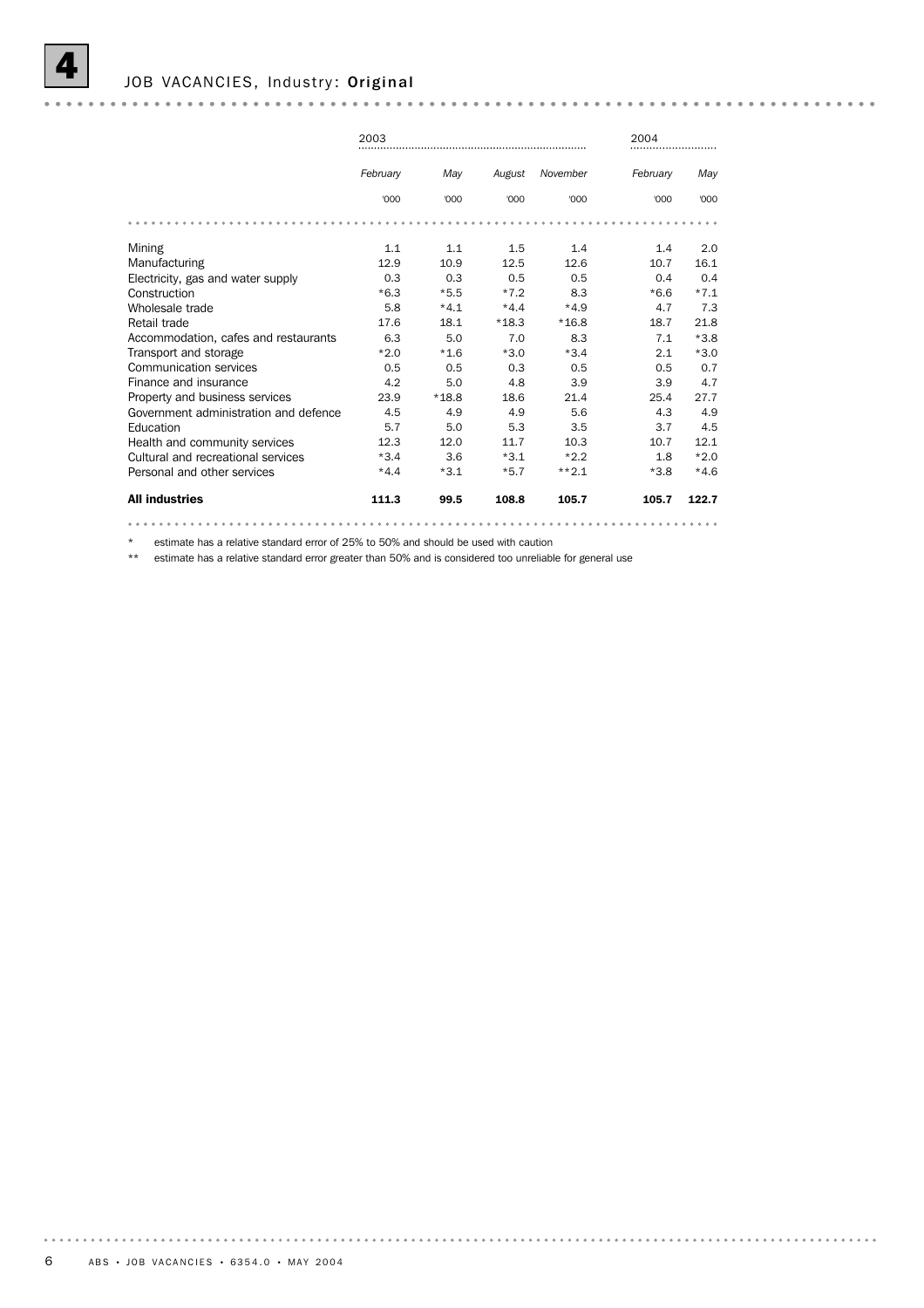#### 5 STANDARD ERRORS, Job vacancies —States & territories

*NSW Vic. Qld SA WA Tas. NT ACT Aust.* '000 '000 '000 '000 '000 '000 '000 '000 '000 LEVEL Private sector 5.5 3.6 3.2 0.9 2.5 0.3 0.5 0.4 7.8 Public sector 0.3 0.4 0.2 0.1 0.2 0.1 — 0.1 0.6 Total 5.5 3.6 3.2 0.9 2.5 0.3 0.5 0.4 7.8 ....................... QUARTERLY MOVEMENT Private sector 5.5 4.0 3.3 1.2 1.8 0.4 0.4 0.4 7.9 Public sector 0.3 0.2 0.2 — 0.1 0.1 — 0.1 0.4 Total 5.5 4.1 3.3 1.2 1.8 0.4 0.4 0.4 7.9 

— nil or rounded to zero (including null cells)



#### STANDARD ERRORS, Job vacancies-Industry

|                                       | 2003     |      |        |          | 2004     |      |
|---------------------------------------|----------|------|--------|----------|----------|------|
|                                       | February | May  | August | November | February | May  |
|                                       | '000     | '000 | '000   | '000     | '000     | '000 |
|                                       |          |      |        |          |          |      |
| Mining                                | 0.1      | 0.1  | 0.2    | 0.2      | 0.3      | 0.2  |
| Manufacturing                         | 2.4      | 2.5  | 2.2    | 2.5      | 2.3      | 3.5  |
| Electricity, gas and water supply     |          | 0.1  | 0.1    |          |          |      |
| Construction                          | 2.4      | 1.8  | 2.1    | 2.1      | 1.9      | 2.5  |
| Wholesale trade                       | 1.4      | 1.1  | 1.4    | 1.5      | 1.2      | 1.4  |
| Retail trade                          | 2.4      | 3.8  | 5.0    | 5.2      | 3.2      | 3.1  |
| Accommodation, cafes and restaurants  | 1.4      | 1.1  | 1.5    | 1.6      | 1.5      | 1.1  |
| Transport and storage                 | 0.6      | 0.8  | 1.0    | 1.0      | 0.4      | 1.1  |
| <b>Communication services</b>         |          |      |        | 0.1      | 0.1      |      |
| Finance and insurance                 | 1.1      | 0.9  | 1.1    | 0.7      | 0.5      | 0.9  |
| Property and business services        | 3.9      | 4.9  | 2.9    | 3.5      | 4.4      | 4.5  |
| Government administration and defence | 0.4      | 0.4  | 0.4    | 0.4      | 0.4      | 0.5  |
| Education                             | 0.8      | 0.9  | 1.1    | 0.6      | 0.6      | 1.0  |
| Health and community services         | 1.7      | 1.4  | 1.5    | 1.1      | 1.4      | 1.7  |
| Cultural and recreational services    | 0.9      | 0.8  | 0.8    | 0.7      | 0.3      | 0.6  |
| Personal and other services           | 1.4      | 1.0  | 1.7    | 1.2      | 1.3      | 1.8  |
| <b>All industries</b>                 | 6.7      | 7.5  | 7.5    | 7.7      | 6.9      | 7.8  |
|                                       |          |      |        |          |          |      |

— nil or rounded to zero (including null cells)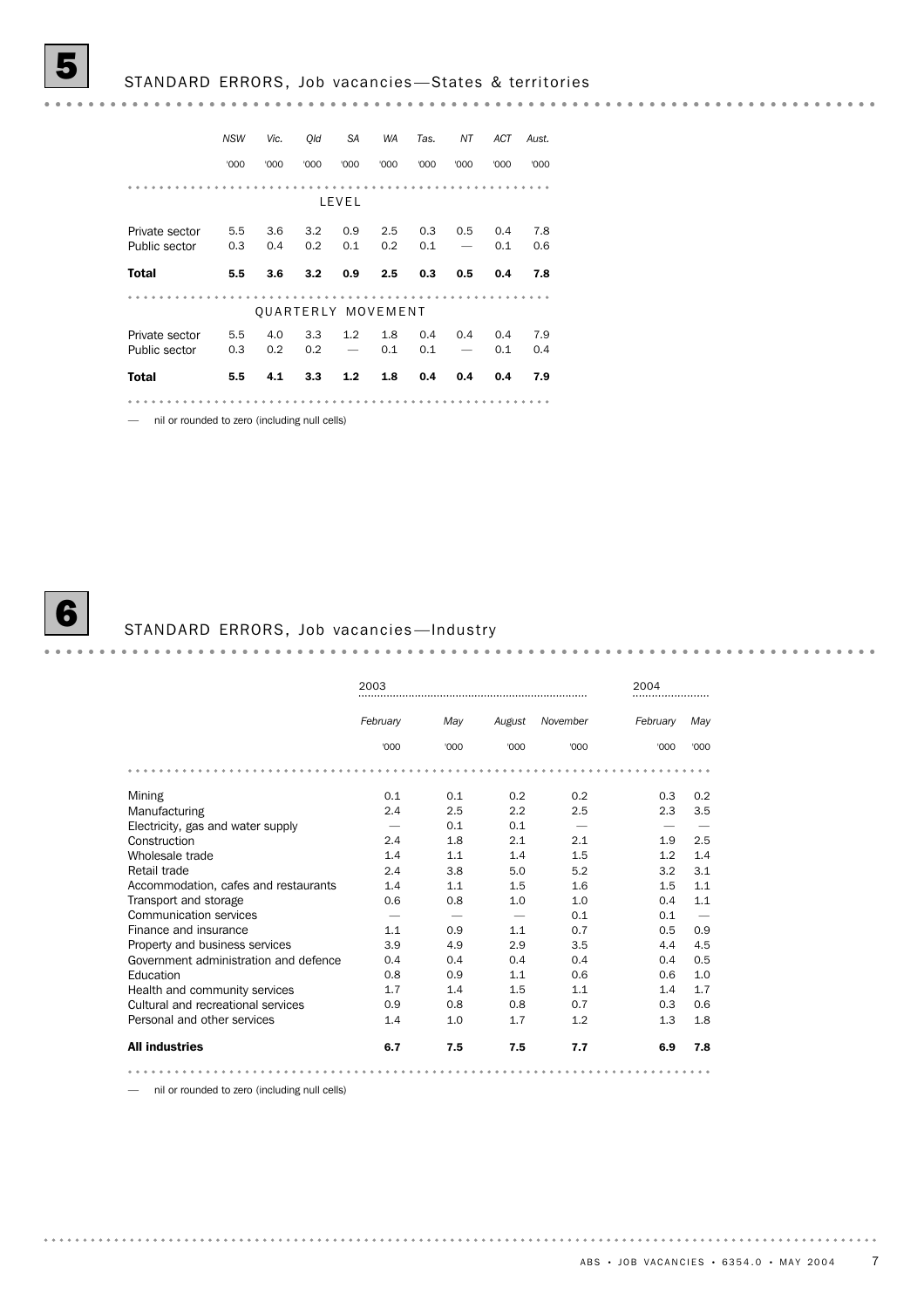#### EXPLANATORY NOTES

| <b>INTRODUCTION</b>                                          | This publication contains quarterly estimates of job vacancies based on information<br>1                                                                                                                                                                                                                                                                                                                                                                                                                                                                                   |
|--------------------------------------------------------------|----------------------------------------------------------------------------------------------------------------------------------------------------------------------------------------------------------------------------------------------------------------------------------------------------------------------------------------------------------------------------------------------------------------------------------------------------------------------------------------------------------------------------------------------------------------------------|
|                                                              | obtained from a sample survey of employers.                                                                                                                                                                                                                                                                                                                                                                                                                                                                                                                                |
| CONCEPTS, SOURCES AND<br>METHODS                             | <b>2</b> Descriptions of the underlying concepts of Australia's job vacancies statistics, and the<br>sources and methods used in compiling these estimates, are presented in Labour<br>Statistics: Concepts, Sources and Methods (cat. no. 6102.0) which is available on the ABS<br>website <http: www.abs.gov.au=""> (About Statistics — Concepts and Classifications).</http:>                                                                                                                                                                                           |
| SCOPE AND COVERAGE                                           | All job vacancies (as defined in the Glossary) for wage and salary earners are<br>3<br>represented in the Job Vacancies Survey (JVS), except those:<br>in the Australian permanent defence forces<br>in businesses primarily engaged in agriculture, forestry and fishing<br>in private households employing staff<br>in overseas embassies, consulates, etc.<br>located outside Australia.                                                                                                                                                                                |
|                                                              | 4 The sample for the Job Vacancies Survey, like most Australian Bureau of Statistics<br>(ABS) business surveys, is selected from the ABS Business Register which is primarily<br>based on registrations to the Australian Taxation Office's (ATO) Pay As You Go<br>Withholding (PAYGW) scheme (and prior to 1 June 2000 the Group Employer (GE)<br>scheme). The population is updated quarterly to take account of:<br>new businesses<br>• businesses which have ceased employing<br>• changes in employment levels<br>• changes in industry                               |
|                                                              | ther general business changes.<br>The estimates include an allowance for the time it takes newly registered businesses<br>5<br>to get on to the survey population.                                                                                                                                                                                                                                                                                                                                                                                                         |
|                                                              | 6 Businesses which have ceased employing are identified when the ATO cancels their<br>PAYGW registration. In addition, businesses which did not remit under the PAYGW<br>scheme for the previous five quarters are removed from the frame.                                                                                                                                                                                                                                                                                                                                 |
| SURVEY DESIGN                                                | 7 A sample of approximately 4,800 employers is selected from the ABS Business<br>Register to ensure adequate state and industry representation. The sample is updated<br>each quarter to reflect changes in the ABS Business Register. These changes arise from<br>the emergence of new businesses, takeovers and mergers, changes to industry<br>classification, changes in the number of employees, and businesses which have ceased<br>operations. Such updating of the register can contribute to changes in the estimates of<br>job vacancies.                        |
|                                                              | The statistical unit for the survey comprises all the activities of an employer in a<br>8<br>particular state or territory based on the Australian Business Number (ABN) unit or Type<br>of Activity Unit (TAU) (see paragraphs 11 and 15 of the Explanatory Notes). Each<br>statistical unit is classified to an industry which reflects the predominant activity of the<br>business. The statistical units are stratified by state, sector, industry division and<br>employment size, and within each stratum, statistical units are selected with equal<br>probability. |
| STATISTICAL UNITS DEFINED<br>ON THE ABS BUSINESS<br>REGISTER | The ABS uses an economic statistics units model on the ABS Business Register to<br>9<br>describe the characteristics of businesses, and the structural relationships between<br>related businesses. The units model is also used to break groups of related businesses<br>into relatively homogeneous components that can provide data to the ABS.                                                                                                                                                                                                                         |

. . . . . . . . .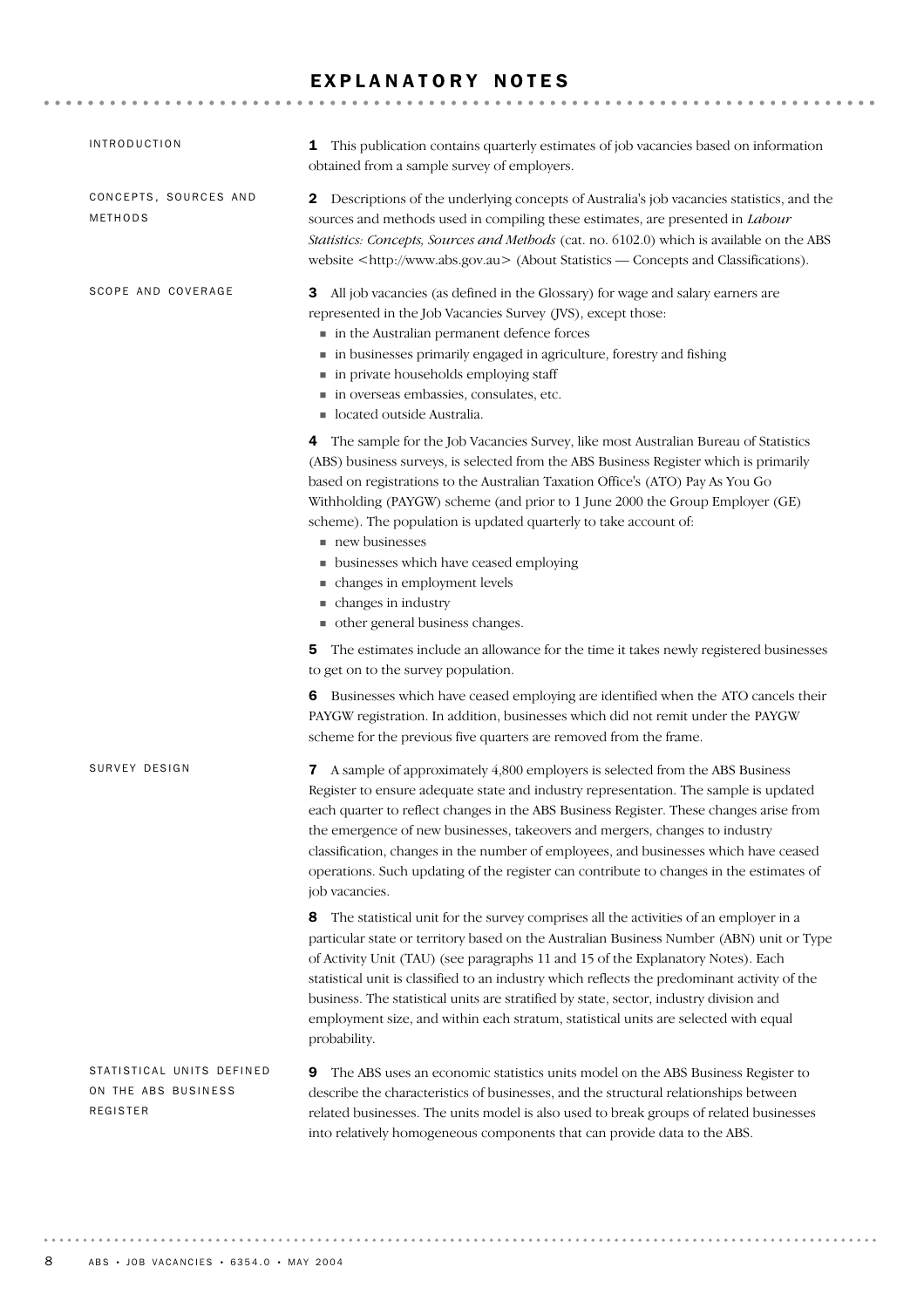#### E X P L A N A T O R Y N O T E S *continued*

17 Job vacancies series in this publication were introduced with the November 1983 issue of the Job Vacancies and Overtime survey publication. Estimates contained in this publication are not strictly comparable with those obtained prior to November 1983. **18** Between August and November 1999 a number of improvements were made to operational procedures, in conjunction with the discontinuation of the overtime component of the survey. These improvements resulted in an increase in job vacancy estimates for the private sector. There was negligible change to public sector estimates. Consequently, private sector estimates prior to November 1999 were adjusted to provide a comparable and compatible time series. COMPARABILITY OF SERIES 12 For the population of businesses where the ABN unit is not suitable for ABS statistical requirements, the ABS maintains its own units structure through direct contact with the business. These businesses constitute the ABS Maintained Population. This population consists typically of large, complex and diverse businesses. The new statistical units model described below has been introduced to cover such businesses. 13 Enterprise Group: This is a unit covering all the operations in Australia of one or more legal entities under common ownership and/or control. It covers all the operations in Australia of legal entities which are related in terms of the current Corporations Law (as amended by the Corporations Legislation Amendment Act 1991), including legal entities such as companies, trusts, and partnerships. Majority ownership is not required for control to be exercised. **14** Enterprise: The enterprise is an institutional unit comprising (i) a single legal entity or business entity, or (ii) more than one legal entity or business entity within the same Enterprise Group and in the same institutional sub-sector (i.e. they are all classified to a single Standard Institutional Sector Classification of Australia sub-sector). 15 Type of Activity Unit: The TAU comprises one or more business entities, sub-entities or branches of a business entity within an Enterprise Group that can report production and employment data for similar economic activities. When a minimum set of data items is available, a TAU is created which covers all the operations within an industry subdivision (and the TAU is classified to the relevant subdivision of the Australian and New Zealand Standard Industrial Classification [ANZSIC]). Where a business cannot supply adequate data for each industry, a TAU is formed which contains activity in more than one industry subdivision. **16** For more information on the impacts of the introduction of the new economic statistics units model, refer to *Information Paper: Improvements in ABS Economic Statistics [Arising from The New Tax System]* (cat. no. 1372.0). *ABS maintained population* 11 Most businesses and organisations in Australia need to obtain an Australian Business Number, and are then included on the ATO Australian Business Register. Most of these businesses have simple structures; therefore the unit registered for an ABN will satisfy ABS statistical requirements. For these businesses, the ABS has aligned its statistical units structure with the ABN unit. The businesses with simple structures constitute the ATO Maintained Population, and the ABN unit will be used as the economic statistics unit for all economic collections. *ATO maintained population* 10 In mid-2002, to better use the information available as a result of The New Tax System, the ABS changed its economic statistics units model. The new units model allocates businesses to one of two sub-populations. The vast majority of businesses are in what is called the ATO Maintained Population, while the remaining businesses are in the ABS Maintained Population. Together, these two sub-populations make up the ABS Business Register population. STATISTICAL UNITS DEFINED ON THE ABS BUSINESS REGISTER *continued*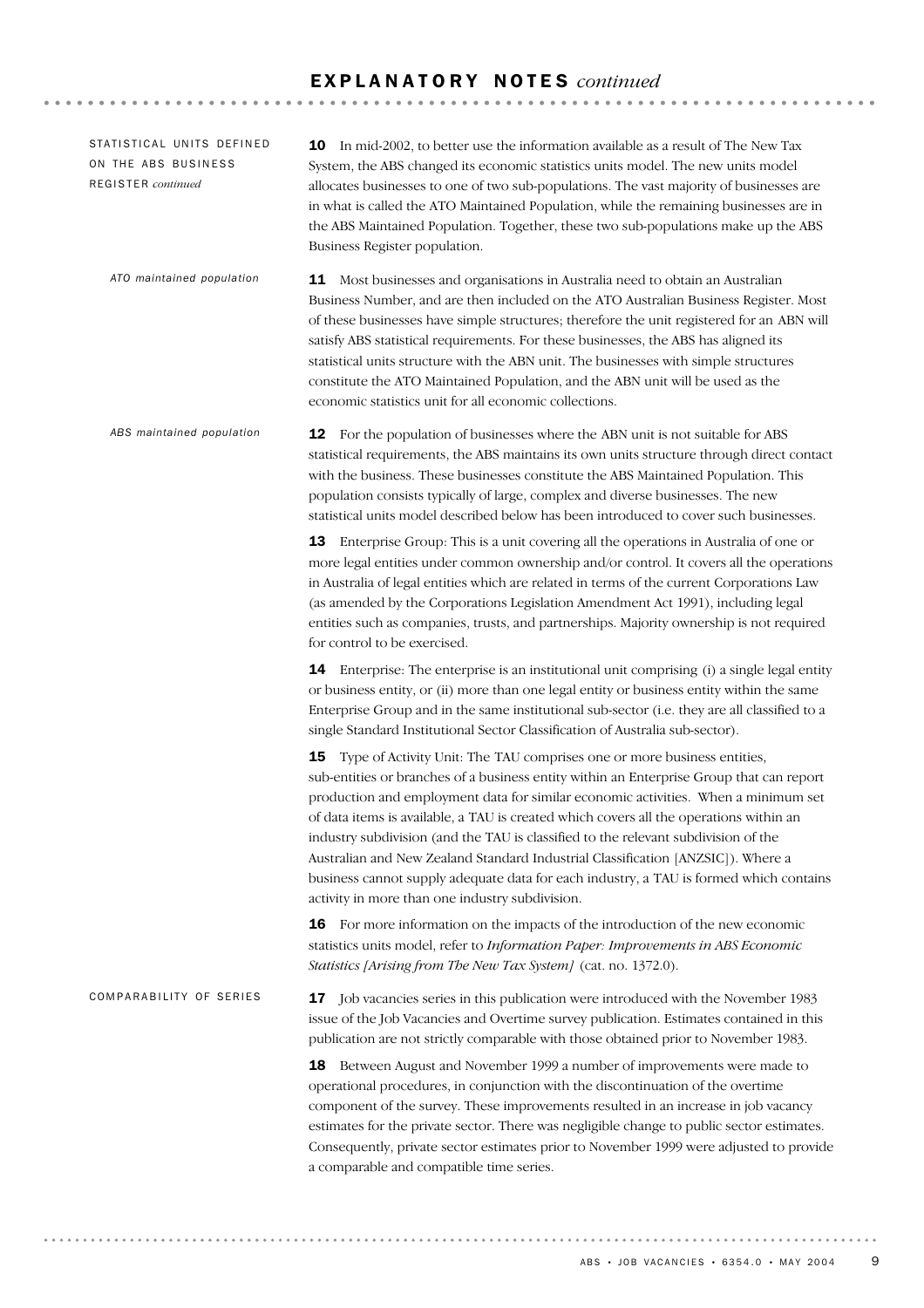#### E X P L A N A T O R Y N O T E S *continued*

| COMPARABILITY OF SERIES<br>continued | 19 To account for the New Tax System changes described in paragraphs 9 to 16, the<br>historical series from May 2002 back to November 1983 have been revised to make the<br>time series of estimates as continuous as possible.                                                                                                                                                                                                                                                                                                                                                                                                                  |
|--------------------------------------|--------------------------------------------------------------------------------------------------------------------------------------------------------------------------------------------------------------------------------------------------------------------------------------------------------------------------------------------------------------------------------------------------------------------------------------------------------------------------------------------------------------------------------------------------------------------------------------------------------------------------------------------------|
|                                      | <b>20</b> From November 2003, number of employees is no longer collected in the Job<br>Vacancies Survey. Consequently job vacancy rates (see Glossary) are no longer<br>presented in this publication. A job vacancy rate series, based on estimates of the<br>number of employees from the Labour Force Survey, is available on request.                                                                                                                                                                                                                                                                                                        |
| EFFECTS OF ROUNDING                  | 21 Where figures have been rounded, discrepancies may occur between sums of the<br>component items and totals. Percentages in this publication are calculated using<br>unrounded numbers and consequently could differ from percentages that are calculated<br>from the published rounded statistics.                                                                                                                                                                                                                                                                                                                                            |
| SEASONAL ADJUSTMENT                  | 22 Seasonal adjustment is a means of removing the estimated effects of normal<br>seasonal variation from the series so that the effects of other influences can be more<br>clearly recognised. Seasonal adjustment does not aim to remove the irregular or<br>non-seasonal influences which may be present in any particular series. Influences that<br>are volatile or unsystematic can still make it difficult to interpret the movement of the<br>series even after adjustment for seasonal variation. This means that quarter-to-quarter<br>movements of seasonally adjusted estimates may not be reliable indicators of trend<br>behaviour. |
|                                      | The quarterly series have been seasonally adjusted from February quarter 1984 and<br>23<br>the historical series can be made available on request. The seasonal factors are reviewed<br>annually to take account of each additional year's original data. The most recent review,<br>using original estimates to August 2003, took place in time for inclusion in the<br>November 2003 estimates.                                                                                                                                                                                                                                                |
|                                      | 24 Details about the method of seasonal adjustment are available on request.                                                                                                                                                                                                                                                                                                                                                                                                                                                                                                                                                                     |
| TREND ESTIMATES                      | Seasonally adjusted estimates can be smoothed to reduce the impact of irregular or<br>25<br>non-seasonal influences. Smoothed seasonally adjusted series are called trend estimates.                                                                                                                                                                                                                                                                                                                                                                                                                                                             |
|                                      | The ABS considers that trend estimates provide a more reliable guide to the<br>26<br>underlying direction of the data, and are more suitable than either the seasonally<br>adjusted or original estimates for most business decisions and policy advice.                                                                                                                                                                                                                                                                                                                                                                                         |
|                                      | 27 Trend estimates, obtained by dampening out the irregular component from the<br>seasonally adjusted series, are calculated using a centred 7-term Henderson moving<br>average of the seasonally adjusted series. Estimates for the three most recent quarters<br>cannot be calculated using this centred average method; instead an asymmetric average<br>is used. This can lead to revisions in the trend estimates for the last three quarters when<br>data become available for later quarters. Revisions of trend estimates will also occur with<br>revisions to the original data and re-estimation of seasonal adjustment factors.       |
|                                      | 28 If a series is highly volatile then the trend estimates will be subject to greater<br>revision for the latest few quarters as new data become available. However, it is<br>important to note that this does not make the trend series inferior to the seasonally<br>adjusted or original series.                                                                                                                                                                                                                                                                                                                                              |
|                                      | 29 For more information, refer to Information Paper: A Guide to Interpreting Time<br>Series—Monitoring Trends (cat. no. 1349.0) which is available free of charge from the<br>ABS web site <http: www.abs.gov.au="">.</http:>                                                                                                                                                                                                                                                                                                                                                                                                                    |
|                                      | Two feature articles which have appeared in the ABS monthly publication<br>30<br>Australian Economic Indicators (cat. no. 1350.0) may also be of interest:<br>Picking Turning Points in the Economy (April 1991)<br>Smarter Data Use (March 1992)                                                                                                                                                                                                                                                                                                                                                                                                |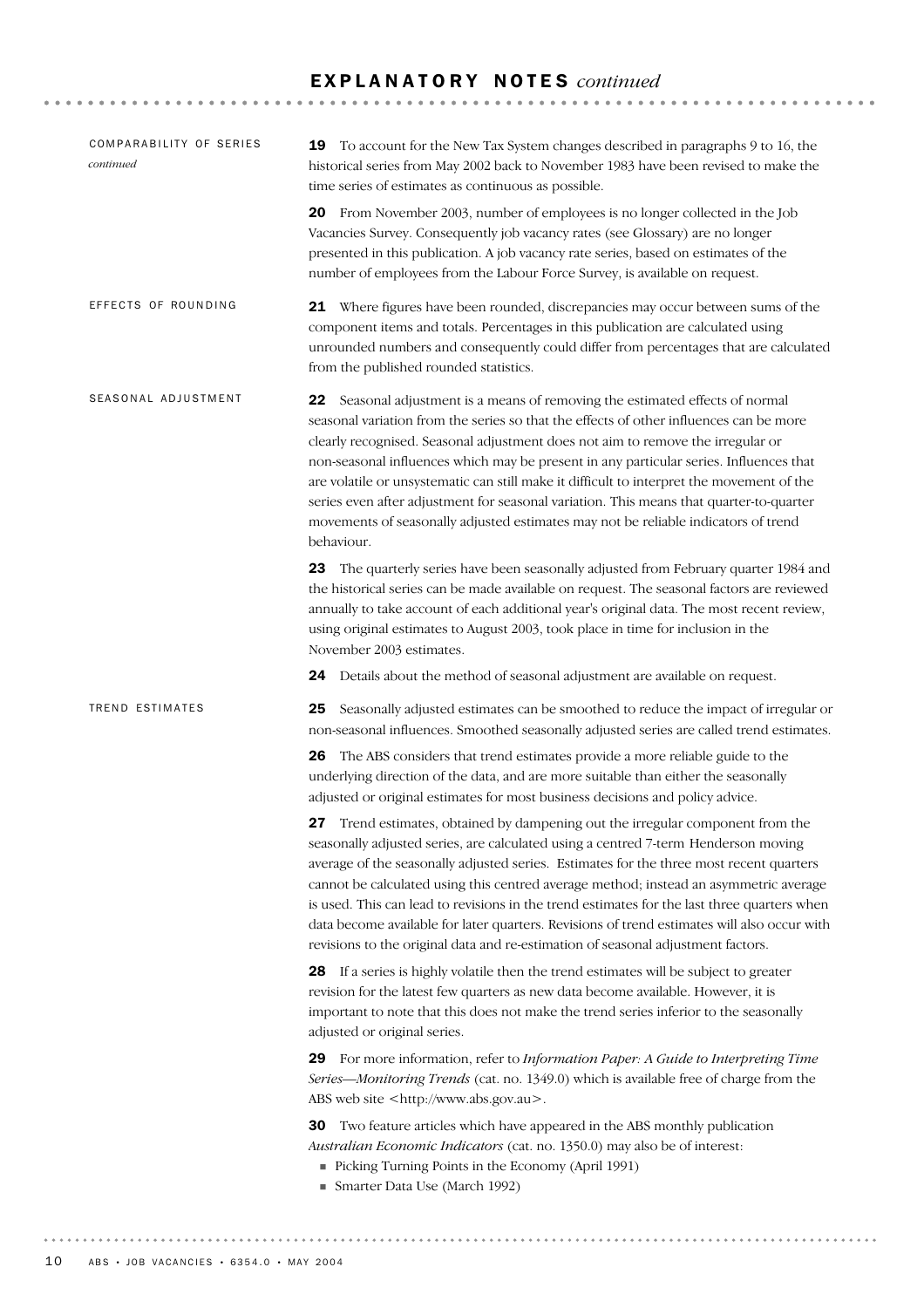# E X P L A N A T O R Y N O T E S *continued*

| RELATED PUBLICATIONS                    | <b>31</b> Users may also wish to refer to the following publications which are available from<br>ABS Bookshops:<br>Australian Labour Market Statistics (cat. no. 6105.0)—issued quarterly<br>■ Average Weekly Earnings, Australia (cat. no. 6302.0)—issued quarterly<br>• <i>Employee Earnings and Hours, Australia</i> (cat. no. 6306.0)—issued biennially<br>$\blacksquare$ Information Paper: Improvements in ABS Economic Statistics [Arising from The<br><i>New Tax System]</i> (cat. no. 1372.0)—issued 6 May 2002<br>• <i>Labour Force, Australia</i> (cat. no. 6202.0)—issued monthly<br>Labour Statistics: Concepts, Sources and Methods (cat. no. 6102.0)-also available<br>free of charge from the ABS web site <http: www.abs.gov.au=""><br/>■ Wage and Salary Earners, Public Sector, Australia (cat. no. 6248.0.55.001)—issued<br/>quarterly</http:> |
|-----------------------------------------|--------------------------------------------------------------------------------------------------------------------------------------------------------------------------------------------------------------------------------------------------------------------------------------------------------------------------------------------------------------------------------------------------------------------------------------------------------------------------------------------------------------------------------------------------------------------------------------------------------------------------------------------------------------------------------------------------------------------------------------------------------------------------------------------------------------------------------------------------------------------|
| ABS DATA AVAILABLE ON<br><b>REQUEST</b> | <b>32</b> Current publications and other products released by the ABS are listed in the<br>Catalogue of Publications and Products (cat. no. 1101.0). The Catalogue is available<br>from any ABS office or the ABS web site <http: www.abs.gov.au=""> (Products and<br/>Services). The ABS also issues a daily Release Advice on the web site (Information on<br/>Releases) which details products to be released in the week ahead.<br/>As well as the statistics included in this and related publications, the ABS may have<br/>33<br/>other relevant data available on request. For contact information, please refer to the<br/>Inquiries box on the front page of this publication.</http:>                                                                                                                                                                   |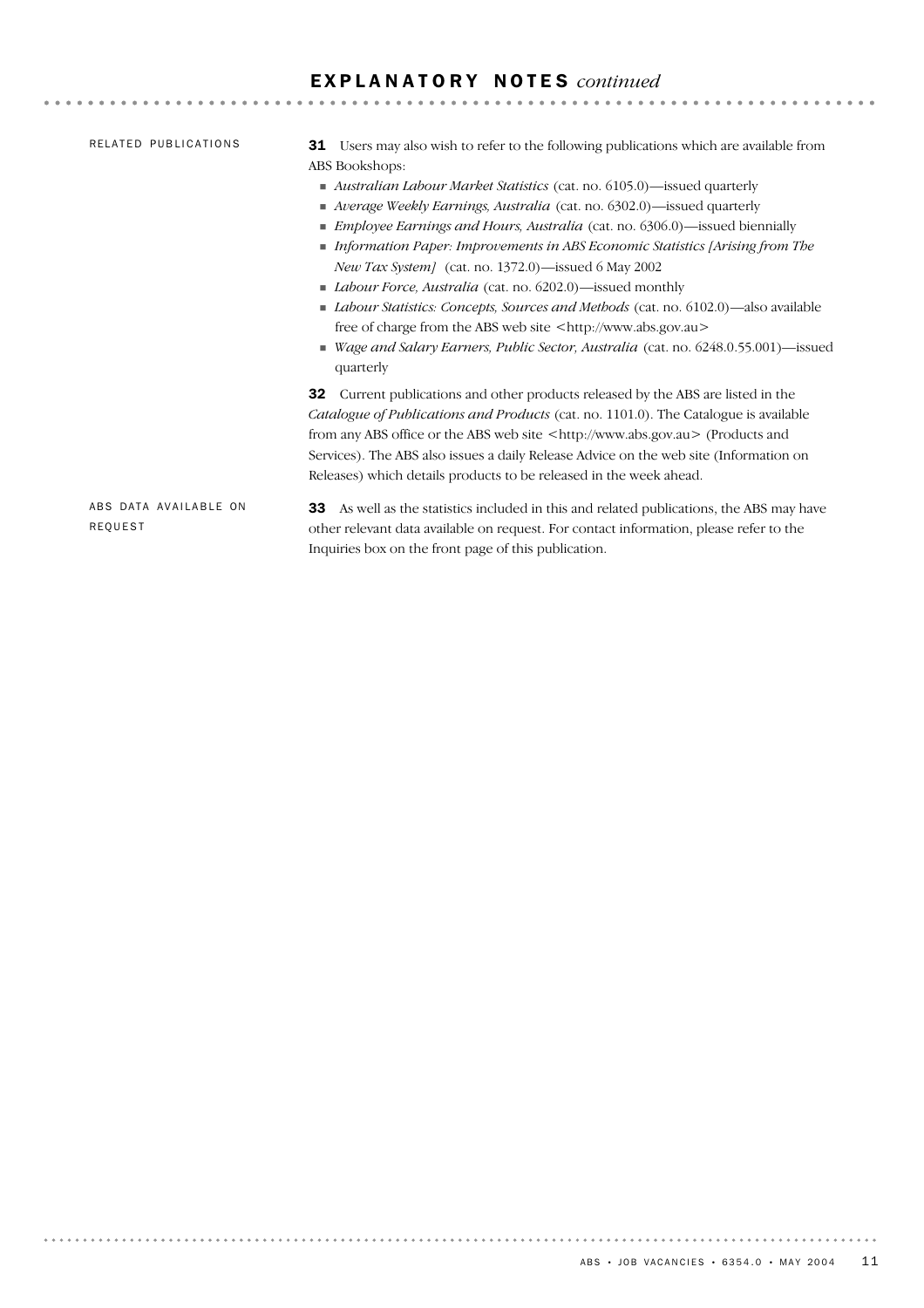#### RELIABILITY OF ESTIMATES

1 As the estimates in this publication are based on information relating to a sample of employers rather than a full enumeration, they are subject to sampling variability. That is, they may differ from the estimates that would have been produced if the information had been obtained from all employers. This difference, called *sampling error*, should not be confused with inaccuracy that may occur because of imperfections in reporting by respondents or in processing by the ABS. Such inaccuracy is referred to as *non-sampling error* and may occur in any enumeration whether it be a full count or sample. Efforts have been made to reduce non-sampling error by careful design of questionnaires, detailed checking of returns and quality control of processing.

2 The sampling error associated with any estimate can be estimated from the sample results. One measure of sampling error is given by the *standard error* which indicates the degree to which an estimate may vary from the value which would have been obtained from a full enumeration (the 'true value'). There are about two chances in three that a sample estimate differs from the true value by less than one standard error, and about 19 chances in 20 that the difference will be less than two standard errors.

3 An example of the use of a standard error on levels is as follows. If the estimated number of job vacancies was 25,000 with a standard error of 2,500, then there would be about two chances in three that a full enumeration would have given an estimate in the range 22,500 to 27,500 and about 19 chances in 20 that it would be in the range 20,000 to 30,000.

4 An example of the use of a standard error for a quarterly change estimate is as follows. If the estimated standard error for a quarterly change estimate of job vacancies was 1,000 and the quarterly change estimate between two quarters was 4,500, then there would be about two chances in three that a full enumeration would have given a quarterly change estimate in the range  $+3,500$  to  $+5,500$  and about 19 chances in 20 that it would be in the range  $+2,500$  to  $+6,500$ .

5 Quarterly movements in estimates of job vacancies are considered to be statistically significant where they exceed two standard errors.

6 Another measure of the sampling error is the *relative standard error,* which is obtained by expressing the standard error as a percentage of the estimate. Level estimates with a relative standard error between 25% and 50%, denoted by an asterisk in this publication, are subject to sampling variability generally considered to be too high for most practical purposes and should be used with caution. Level estimates with a relative standard error of 50% or more, denoted by a double asterisk, are considered to be too unreliable for general use.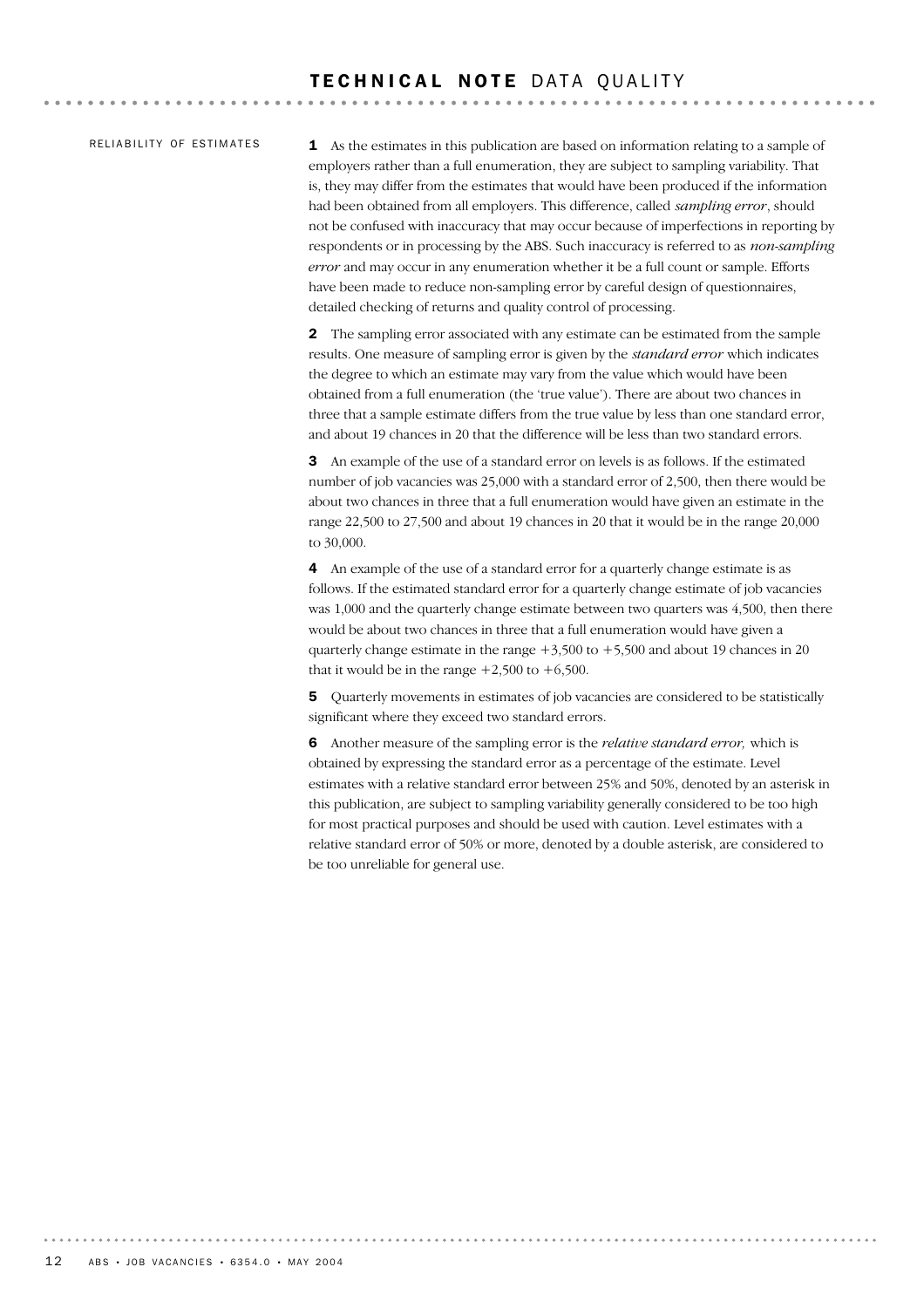#### GLOSSARY

| Industry         | Industry is classified according to ANZSIC. For more details refer to the Australian and<br>New Zealand Standard Industrial Classification 1993 (cat. no. 1292.0).                                                                                                                                                                                                                                                                                                                                                                                                                                                                                                                                                                                                                                                                                                                                                                                                                                                                                                                                                                                                                                                                                                       |
|------------------|--------------------------------------------------------------------------------------------------------------------------------------------------------------------------------------------------------------------------------------------------------------------------------------------------------------------------------------------------------------------------------------------------------------------------------------------------------------------------------------------------------------------------------------------------------------------------------------------------------------------------------------------------------------------------------------------------------------------------------------------------------------------------------------------------------------------------------------------------------------------------------------------------------------------------------------------------------------------------------------------------------------------------------------------------------------------------------------------------------------------------------------------------------------------------------------------------------------------------------------------------------------------------|
| Job vacancy      | A job vacancy is a job available for immediate filling on the survey reference date and for<br>which recruitment action had been taken. Recruitment action includes efforts to fill<br>vacancies by advertising, by factory notices, by notifying public or private employment<br>agencies or trade unions and by contacting, interviewing or selecting applicants already<br>registered with the enterprise or organisation. Excluded are vacancies:<br>• for jobs which became vacant on the survey date and were filled that same day<br>tor jobs of less than one day's duration<br>to be filled by persons already hired, or by promotion or transfer of existing<br>employees<br>to be filled by employees returning from paid or unpaid leave or after industrial<br>dispute(s)<br>not available for immediate filling on the survey reference date<br>not available within the particular state or territory to which the return relates<br>• for work to be carried out by contractors<br>for which no recruitment action has been taken<br>where a person has been appointed but has not yet commenced duty<br>to be filled by staff from contract labour agencies<br>• for jobs available only to persons already employed by the enterprise or organisation. |
| Job vacancy rate | The job vacancy rate is calculated by expressing the number of job vacancies as a<br>percentage of the number of employee jobs plus the number of job vacancies.                                                                                                                                                                                                                                                                                                                                                                                                                                                                                                                                                                                                                                                                                                                                                                                                                                                                                                                                                                                                                                                                                                         |
| Reference date   | The reference date for the survey is the third Friday of the middle month of the quarter.<br>The reference date for the current survey is 21 May 2004.                                                                                                                                                                                                                                                                                                                                                                                                                                                                                                                                                                                                                                                                                                                                                                                                                                                                                                                                                                                                                                                                                                                   |
| Sector           | Public sector includes all local government authorities and government departments,<br>agencies and authorities created by, or reporting to the Commonwealth Parliament and<br>state/territory parliaments. All remaining employees are classified as private sector.                                                                                                                                                                                                                                                                                                                                                                                                                                                                                                                                                                                                                                                                                                                                                                                                                                                                                                                                                                                                    |